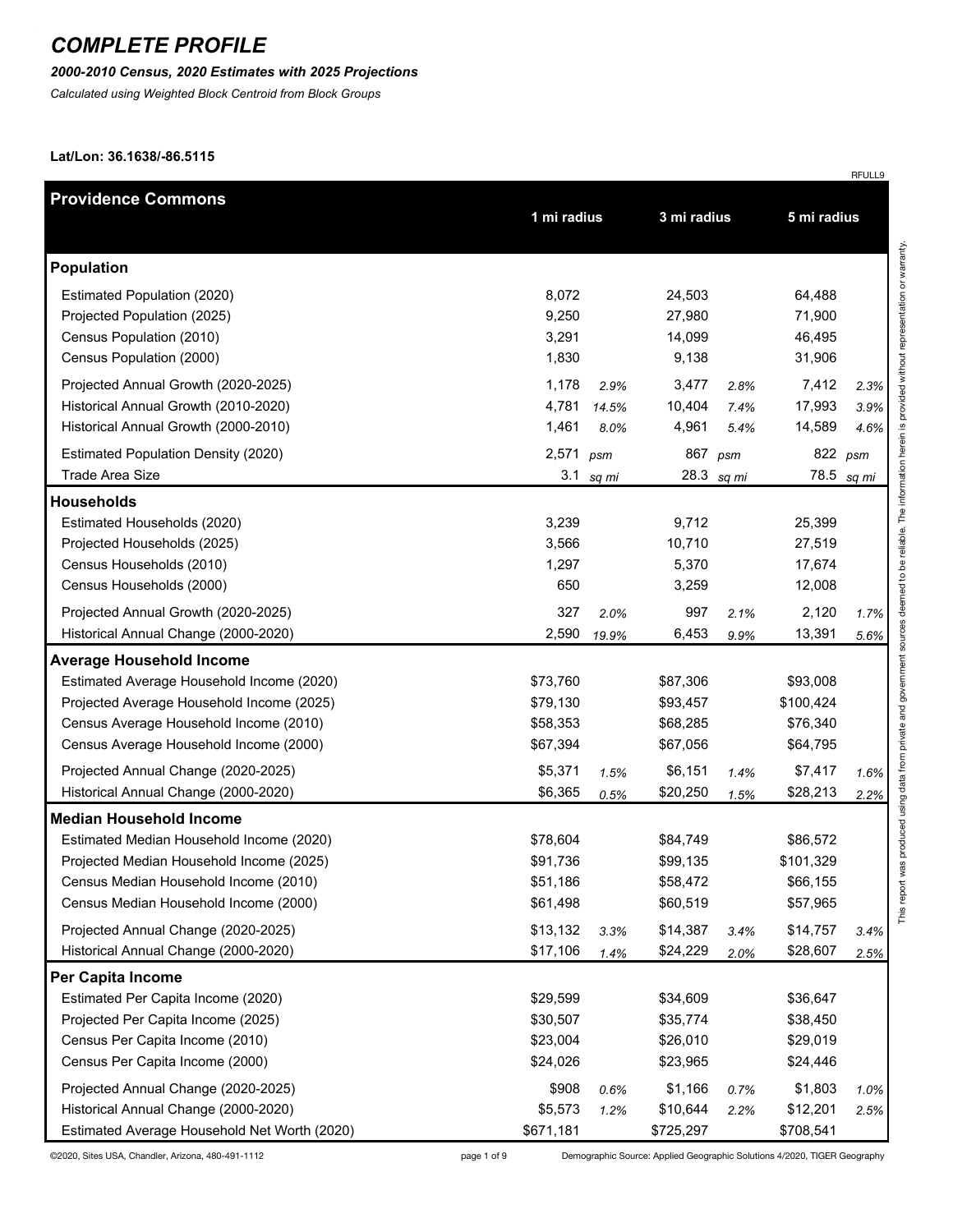### *2000-2010 Census, 2020 Estimates with 2025 Projections*

*Calculated using Weighted Block Centroid from Block Groups*

**Lat/Lon: 36.1638/-86.5115**

| <b>Providence Commons</b>                     |                         |       |             |             |        |       |
|-----------------------------------------------|-------------------------|-------|-------------|-------------|--------|-------|
|                                               | 1 mi radius             |       | 3 mi radius | 5 mi radius |        |       |
| <b>Race and Ethnicity</b>                     |                         |       |             |             |        |       |
| Total Population (2020)                       | 8,072                   |       | 24,503      |             | 64,488 |       |
| White (2020)                                  | 6,621                   | 82.0% | 20,874      | 85.2%       | 53,263 | 82.6% |
| Black or African American (2020)              | 738                     | 9.1%  | 1,857       | 7.6%        | 6,314  | 9.8%  |
| American Indian or Alaska Native (2020)       | 49                      | 0.6%  | 143         | 0.6%        | 305    | 0.5%  |
| Asian (2020)                                  | 305                     | 3.8%  | 700         | 2.9%        | 1,936  | 3.0%  |
| Hawaiian or Pacific Islander (2020)           | 4                       |       | 11          |             | 36     |       |
| Other Race (2020)                             | 118                     | 1.5%  | 303         | 1.2%        | 1,049  | 1.6%  |
| Two or More Races (2020)                      | 237                     | 2.9%  | 615         | 2.5%        | 1,583  | 2.5%  |
| Population < 18 (2020)                        | 1,862                   | 23.1% | 5,517       | 22.5%       | 15,166 | 23.5% |
| White Not Hispanic                            | 1,291                   | 69.3% | 4,114       | 74.6%       | 11,048 | 72.8% |
| <b>Black or African American</b>              | 206                     | 11.1% | 501         | 9.1%        | 1,749  | 11.5% |
| Asian                                         | 89                      | 4.8%  | 198         | 3.6%        | 512    | 3.4%  |
| Other Race Not Hispanic                       | 109                     | 5.9%  | 297         | 5.4%        | 757    | 5.0%  |
| Hispanic                                      | 167                     | 9.0%  | 406         | 7.4%        | 1,101  | 7.3%  |
| Not Hispanic or Latino Population (2020)      | 7,596                   | 94.1% | 23,330      | 95.2%       | 61,422 | 95.2% |
| Not Hispanic White                            | 6,324                   | 83.2% | 20,154      | 86.4%       | 51,653 | 84.1% |
| Not Hispanic Black or African American        | 726                     | 9.6%  | 1,830       | 7.8%        | 6,245  | 10.2% |
| Not Hispanic American Indian or Alaska Native | 39                      | 0.5%  | 115         | 0.5%        | 251    | 0.4%  |
| Not Hispanic Asian                            | 295                     | 3.9%  | 681         | 2.9%        | 1,907  | 3.1%  |
| Not Hispanic Hawaiian or Pacific Islander     | 2                       |       | 8           |             | 17     |       |
| Not Hispanic Other Race                       | $\overline{\mathbf{c}}$ |       | 7           |             | 35     |       |
| Not Hispanic Two or More Races                | 209                     | 2.8%  | 535         | 2.3%        | 1,314  | 2.1%  |
| Hispanic or Latino Population (2020)          | 475                     | 5.9%  | 1,173       | 4.8%        | 3,066  | 4.8%  |
| <b>Hispanic White</b>                         | 297                     | 62.5% | 719         | 61.3%       | 1,610  | 52.5% |
| Hispanic Black or African American            | 12                      | 2.6%  | 27          | 2.3%        | 70     | 2.3%  |
| Hispanic American Indian or Alaska Native     | 10                      | 2.2%  | 28          | 2.4%        | 54     | 1.8%  |
| Hispanic Asian                                | 10                      | 2.1%  | 19          | 1.6%        | 29     | 1.0%  |
| Hispanic Hawaiian or Pacific Islander         | 2                       | 0.3%  | 4           | 0.3%        | 19     | 0.6%  |
| Hispanic Other Race                           | 115                     | 24.2% | 296         | 25.2%       | 1,014  | 33.1% |
| Hispanic Two or More Races                    | 28                      | 6.0%  | 80          | 6.8%        | 269    | 8.8%  |
| Not Hispanic or Latino Population (2010)      | 3,158                   | 96.0% | 13,673      | 97.0%       | 44,818 | 96.4% |
| Hispanic or Latino Population (2010)          | 133                     | 4.0%  | 426         | 3.0%        | 1,677  | 3.6%  |
| Not Hispanic or Latino Population (2000)      | 1,805                   | 98.6% | 9,028       | 98.8%       | 31,410 | 98.4% |
| Hispanic or Latino Population (2000)          | 25                      | 1.4%  | 110         | 1.2%        | 497    | 1.6%  |
| Not Hispanic or Latino Population (2025)      | 8,717                   | 94.2% | 26,647      | 95.2%       | 68,474 | 95.2% |
| Hispanic or Latino Population (2025)          | 533                     | 5.8%  | 1,333       | 4.8%        | 3,426  | 4.8%  |
| Projected Annual Growth (2020-2025)           | 58                      |       | 160         |             | 360    |       |
| Historical Annual Growth (2000-2010)          | 108                     | 42.8% | 316         | 28.8%       | 1,181  | 23.8% |

©2020, Sites USA, Chandler, Arizona, 480-491-1112 page 2 of 9 Demographic Source: Applied Geographic Solutions 4/2020, TIGER Geography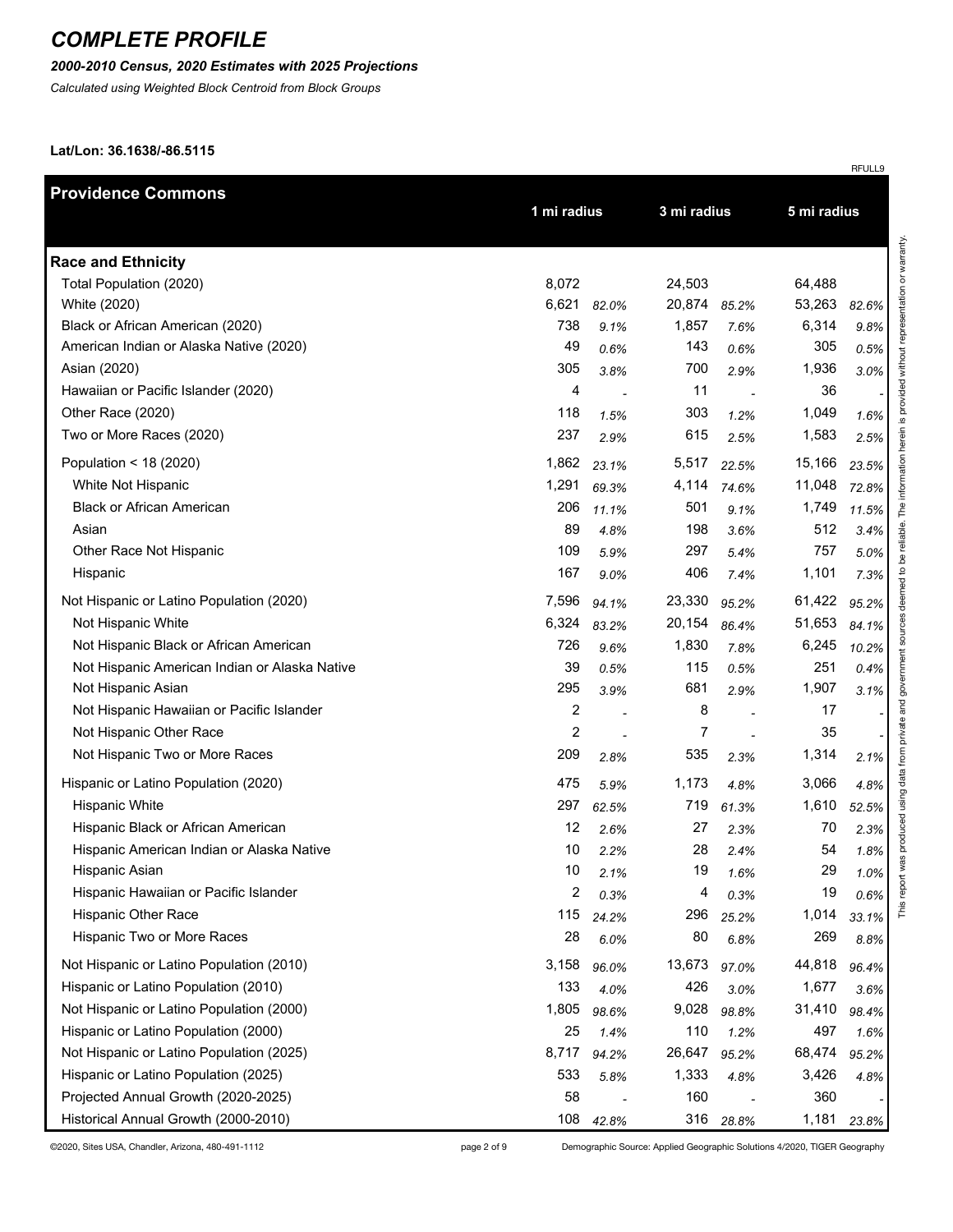### *2000-2010 Census, 2020 Estimates with 2025 Projections*

*Calculated using Weighted Block Centroid from Block Groups*

**Lat/Lon: 36.1638/-86.5115**

| <b>Providence Commons</b>             |             |             |             |       |             |       |
|---------------------------------------|-------------|-------------|-------------|-------|-------------|-------|
|                                       | 1 mi radius |             | 3 mi radius |       | 5 mi radius |       |
| <b>Total Age Distribution (2020)</b>  |             |             |             |       |             |       |
| <b>Total Population</b>               | 8,072       |             | 24,503      |       | 64,488      |       |
| Age Under 5 Years                     | 565         | 7.0%        | 1,539       | 6.3%  | 4,227       | 6.6%  |
| Age 5 to 9 Years                      | 534         | 6.6%        | 1,556       | 6.3%  | 4,357       | 6.8%  |
| Age 10 to 14 Years                    | 491         | 6.1%        | 1,530       | 6.2%  | 4,197       | 6.5%  |
| Age 15 to 19 Years                    | 556         | 6.9%        | 1,606       | 6.6%  | 4,005       | 6.2%  |
| Age 20 to 24 Years                    | 659         | 8.2%        | 1,598       | 6.5%  | 3,546       | 5.5%  |
| Age 25 to 29 Years                    | 656         | 8.1%        | 1,645       | 6.7%  | 4,334       | 6.7%  |
| Age 30 to 34 Years                    | 615         | 7.6%        | 1,662       | 6.8%  | 4,882       | 7.6%  |
| Age 35 to 39 Years                    | 584         | 7.2%        | 1,688       | 6.9%  | 5,087       | 7.9%  |
| Age 40 to 44 Years                    | 515         | 6.4%        | 1,606       | 6.6%  | 4,552       | 7.1%  |
| Age 45 to 49 Years                    | 482         | 6.0%        | 1,573       | 6.4%  | 4,346       | 6.7%  |
| Age 50 to 54 Years                    | 451         | 5.6%        | 1,529       | 6.2%  | 4,064       | 6.3%  |
| Age 55 to 59 Years                    | 488         | 6.1%        | 1,669       | 6.8%  | 4,270       | 6.6%  |
| Age 60 to 64 Years                    | 407         | 5.0%        | 1,468       | 6.0%  | 3,838       | 6.0%  |
| Age 65 to 69 Years                    | 352         | 4.4%        | 1,278       | 5.2%  | 3,157       | 4.9%  |
| Age 70 to 74 Years                    | 299         | 3.7%        | 1,082       | 4.4%  | 2,407       | 3.7%  |
| Age 75 to 79 Years                    | 198         | 2.4%        | 713         | 2.9%  | 1,532       | 2.4%  |
| Age 80 to 84 Years                    | 135         | 1.7%        | 452         | 1.8%  | 957         | 1.5%  |
| Age 85 Years or Over                  | 85          | 1.0%        | 309         | 1.3%  | 731         | 1.1%  |
| Median Age                            | 33.9        |             | 37.8        |       | 37.3        |       |
| Age 19 Years or Less                  | 2,147       | 26.6%       | 6,231       | 25.4% | 16,786      | 26.0% |
| Age 20 to 64 Years                    | 4,856       | 60.2%       | 14,438      | 58.9% | 38,918      | 60.4% |
| Age 65 Years or Over                  | 1,069       | 13.2%       | 3,835       | 15.6% | 8,783       | 13.6% |
| <b>Female Age Distribution (2020)</b> |             |             |             |       |             |       |
| Female Population                     |             | 4,148 51.4% | 12,510      | 51.1% | 33,046      | 51.2% |
| Age Under 5 Years                     | 274         | 6.6%        | 749         | 6.0%  | 2,073       | 6.3%  |
| Age 5 to 9 Years                      | 249         | 6.0%        | 728         | 5.8%  | 2,094       | 6.3%  |
| Age 10 to 14 Years                    | 241         | 5.8%        | 750         | 6.0%  | 2,056       | 6.2%  |
| Age 15 to 19 Years                    | 261         | 6.3%        | 759         | 6.1%  | 1,937       | 5.9%  |
| Age 20 to 24 Years                    | 338         | 8.1%        | 794         | 6.3%  | 1,799       | 5.4%  |
| Age 25 to 29 Years                    | 349         | 8.4%        | 864         | 6.9%  | 2,299       | 7.0%  |
| Age 30 to 34 Years                    | 343         | 8.3%        | 899         | 7.2%  | 2,548       | 7.7%  |
| Age 35 to 39 Years                    | 297         | 7.2%        | 859         | 6.9%  | 2,614       | 7.9%  |
| Age 40 to 44 Years                    | 253         | 6.1%        | 801         | 6.4%  | 2,314       | 7.0%  |
| Age 45 to 49 Years                    | 245         | 5.9%        | 811         | 6.5%  | 2,218       | 6.7%  |
| Age 50 to 54 Years                    | 234         | 5.6%        | 792         | 6.3%  | 2,110       | 6.4%  |
| Age 55 to 59 Years                    | 259         | 6.2%        | 865         | 6.9%  | 2,235       | 6.8%  |
| Age 60 to 64 Years                    | 217         | 5.2%        | 773         | 6.2%  | 1,991       | 6.0%  |
| Age 65 to 69 Years                    | 174         | 4.2%        | 644         | 5.1%  | 1,609       | 4.9%  |
| Age 70 to 74 Years                    | 164         | 3.9%        | 578         | 4.6%  | 1,255       | 3.8%  |
| Age 75 to 79 Years                    | 108         | 2.6%        | 360         | 2.9%  | 812         | 2.5%  |
| Age 80 to 84 Years                    | 82          | 2.0%        | 268         | 2.1%  | 582         | 1.8%  |
| Age 85 Years or Over                  | 60          | 1.4%        | 215         | 1.7%  | 500         | 1.5%  |
| Female Median Age                     | 34.7        |             | 38.6        |       | 37.8        |       |
| Age 19 Years or Less                  | 1,025       | 24.7%       | 2,986       | 23.9% | 8,160       | 24.7% |
| Age 20 to 64 Years                    | 2,535       | 61.1%       | 7,459       | 59.6% | 20,128      | 60.9% |
| Age 65 Years or Over                  | 588         | 14.2%       | 2,066       | 16.5% | 4,758       | 14.4% |

©2020, Sites USA, Chandler, Arizona, 480-491-1112 page 3 of 9 Demographic Source: Applied Geographic Solutions 4/2020, TIGER Geography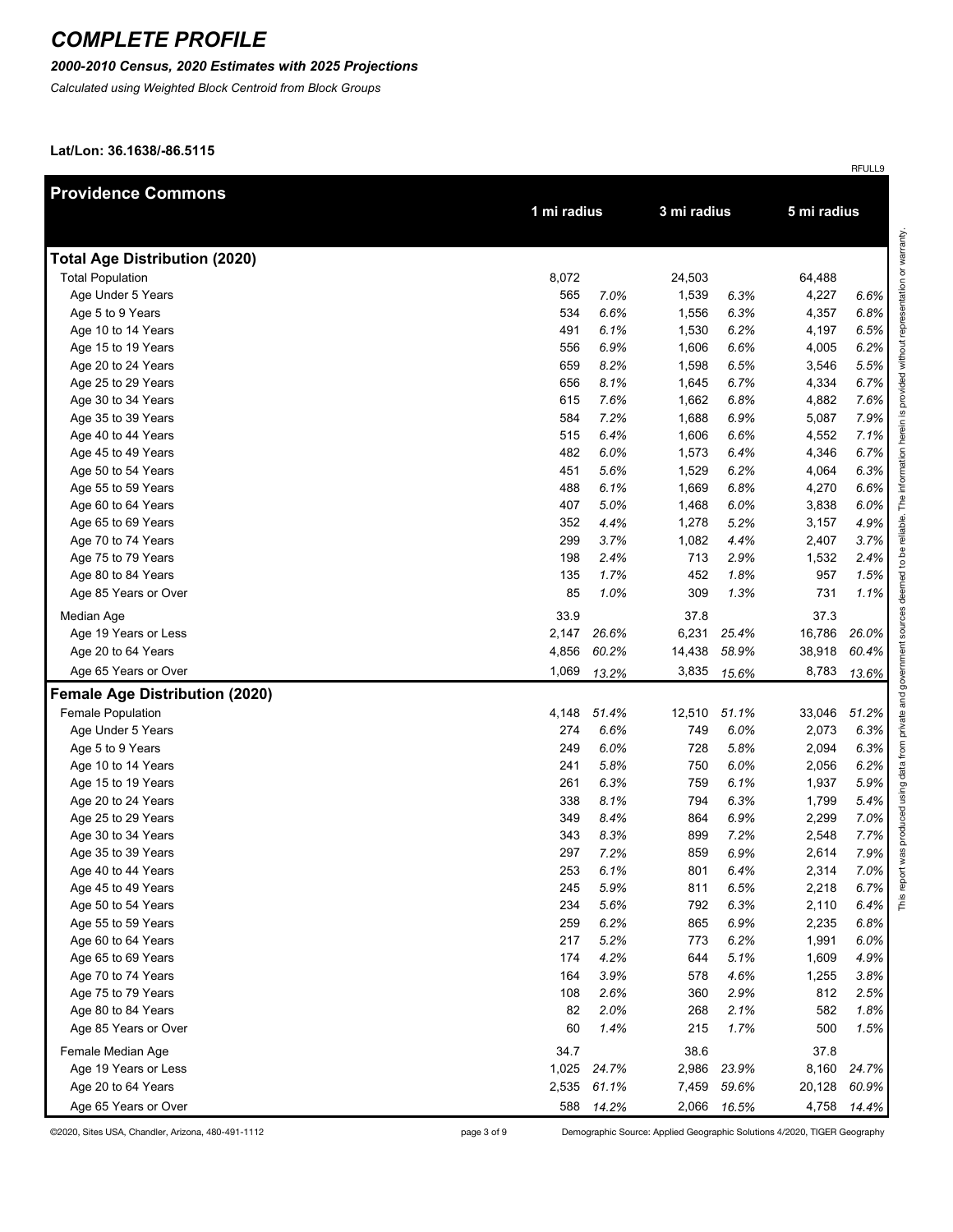### *2000-2010 Census, 2020 Estimates with 2025 Projections*

*Calculated using Weighted Block Centroid from Block Groups*

**Lat/Lon: 36.1638/-86.5115**

| <b>Providence Commons</b>           |             |             |             |       |             |       |  |
|-------------------------------------|-------------|-------------|-------------|-------|-------------|-------|--|
|                                     | 1 mi radius |             | 3 mi radius |       | 5 mi radius |       |  |
|                                     |             |             |             |       |             |       |  |
| <b>Male Age Distribution (2020)</b> |             |             |             |       |             |       |  |
| Male Population                     | 3,923       | 48.6%       | 11,993      | 48.9% | 31,441      | 48.8% |  |
| Age Under 5 Years                   | 291         | 7.4%        | 790         | 6.6%  | 2,154       | 6.8%  |  |
| Age 5 to 9 Years                    | 285         | 7.3%        | 827         | 6.9%  | 2,264       | 7.2%  |  |
| Age 10 to 14 Years                  | 250         | 6.4%        | 780         | 6.5%  | 2,141       | 6.8%  |  |
| Age 15 to 19 Years                  | 296         | 7.5%        | 847         | 7.1%  | 2,068       | 6.6%  |  |
| Age 20 to 24 Years                  | 321         | 8.2%        | 804         | 6.7%  | 1,746       | 5.6%  |  |
| Age 25 to 29 Years                  | 307         | 7.8%        | 781         | 6.5%  | 2,035       | 6.5%  |  |
| Age 30 to 34 Years                  | 271         | 6.9%        | 763         | 6.4%  | 2,334       | 7.4%  |  |
| Age 35 to 39 Years                  | 287         | 7.3%        | 828         | 6.9%  | 2,473       | 7.9%  |  |
| Age 40 to 44 Years                  | 262         | 6.7%        | 805         | 6.7%  | 2,238       | 7.1%  |  |
| Age 45 to 49 Years                  | 237         | 6.0%        | 762         | 6.4%  | 2,128       | 6.8%  |  |
| Age 50 to 54 Years                  | 217         | 5.5%        | 738         | 6.2%  | 1,954       | 6.2%  |  |
| Age 55 to 59 Years                  | 229         | 5.8%        | 803         | 6.7%  | 2,035       | 6.5%  |  |
| Age 60 to 64 Years                  | 190         | 4.8%        | 695         | 5.8%  | 1,847       | 5.9%  |  |
| Age 65 to 69 Years                  | 178         | 4.5%        | 634         | 5.3%  | 1,547       | 4.9%  |  |
| Age 70 to 74 Years                  | 136         | 3.5%        | 504         | 4.2%  | 1,153       | 3.7%  |  |
| Age 75 to 79 Years                  | 90          | 2.3%        | 353         | 2.9%  | 720         | 2.3%  |  |
| Age 80 to 84 Years                  | 53          | 1.3%        | 183         | 1.5%  | 375         | 1.2%  |  |
| Age 85 Years or Over                | 24          | 0.6%        | 94          | 0.8%  | 230         | 0.7%  |  |
| Male Median Age                     | 33.0        |             | 36.8        |       | 36.6        |       |  |
| Age 19 Years or Less                |             | 1,122 28.6% | 3,244       | 27.1% | 8,626       | 27.4% |  |
| Age 20 to 64 Years                  | 2,321       | 59.2%       | 6,979       | 58.2% | 18,790      | 59.8% |  |
| Age 65 Years or Over                | 480         | 12.2%       | 1,769       | 14.8% | 4,025       | 12.8% |  |
| Males per 100 Females (2020)        |             |             |             |       |             |       |  |
| Overall Comparison                  |             |             |             |       |             |       |  |
| Age Under 5 Years                   | 106         | 51.5%       | 106         | 51.4% | 104         | 50.9% |  |
| Age 5 to 9 Years                    | 115         | 53.4%       | 114         | 53.2% | 108         | 52.0% |  |
| Age 10 to 14 Years                  | 104         | 50.9%       | 104         | 51.0% | 104         | 51.0% |  |
| Age 15 to 19 Years                  | 113         | 53.1%       | 112         | 52.7% | 107         | 51.6% |  |
| Age 20 to 24 Years                  | 95          | 48.7%       | 101         | 50.3% | 97          | 49.3% |  |
| Age 25 to 29 Years                  | 88          | 46.8%       | 90          | 47.5% | 89          | 47.0% |  |
| Age 30 to 34 Years                  | 79          | 44.1%       | 85          | 45.9% | 92          | 47.8% |  |
| Age 35 to 39 Years                  |             | 97 49.1%    | 96          | 49.1% | 95          | 48.6% |  |
| Age 40 to 44 Years                  | 104         | 50.9%       | 100         | 50.1% | 97          | 49.2% |  |
| Age 45 to 49 Years                  | 96          | 49.1%       | 94          | 48.5% | 96          | 49.0% |  |
| Age 50 to 54 Years                  | 93          | 48.1%       | 93          | 48.2% | 93          | 48.1% |  |
| Age 55 to 59 Years                  | 88          | 46.9%       | 93          | 48.1% | 91          | 47.7% |  |
| Age 60 to 64 Years                  | 88          | 46.7%       | 90          | 47.4% | 93          | 48.1% |  |
| Age 65 to 69 Years                  | 102         | 50.5%       | 99          | 49.6% | 96          | 49.0% |  |
| Age 70 to 74 Years                  | 83          | 45.3%       | 87          | 46.6% | 92          | 47.9% |  |
| Age 75 to 79 Years                  | 84          | 45.6%       | 98          | 49.5% | 89          | 47.0% |  |
| Age 80 to 84 Years                  | 64          | 39.0%       | 68          | 40.6% | 64          | 39.2% |  |
| Age 85 Years or Over                | 41          | 28.9%       | 44          | 30.5% | 46          | 31.5% |  |
| Age 19 Years or Less                | 109         | 52.3%       | 109         | 52.1% | 106         | 51.4% |  |
| Age 20 to 39 Years                  | 89          | 47.2%       | 93          | 48.2% | 93          | 48.1% |  |
| Age 40 to 64 Years                  | 94          | 48.4%       | 94          | 48.5% | 94          | 48.4% |  |
| Age 65 Years or Over                |             | 82 45.0%    | 86          | 46.1% | 85          | 45.8% |  |

©2020, Sites USA, Chandler, Arizona, 480-491-1112 page 4 of 9 Demographic Source: Applied Geographic Solutions 4/2020, TIGER Geography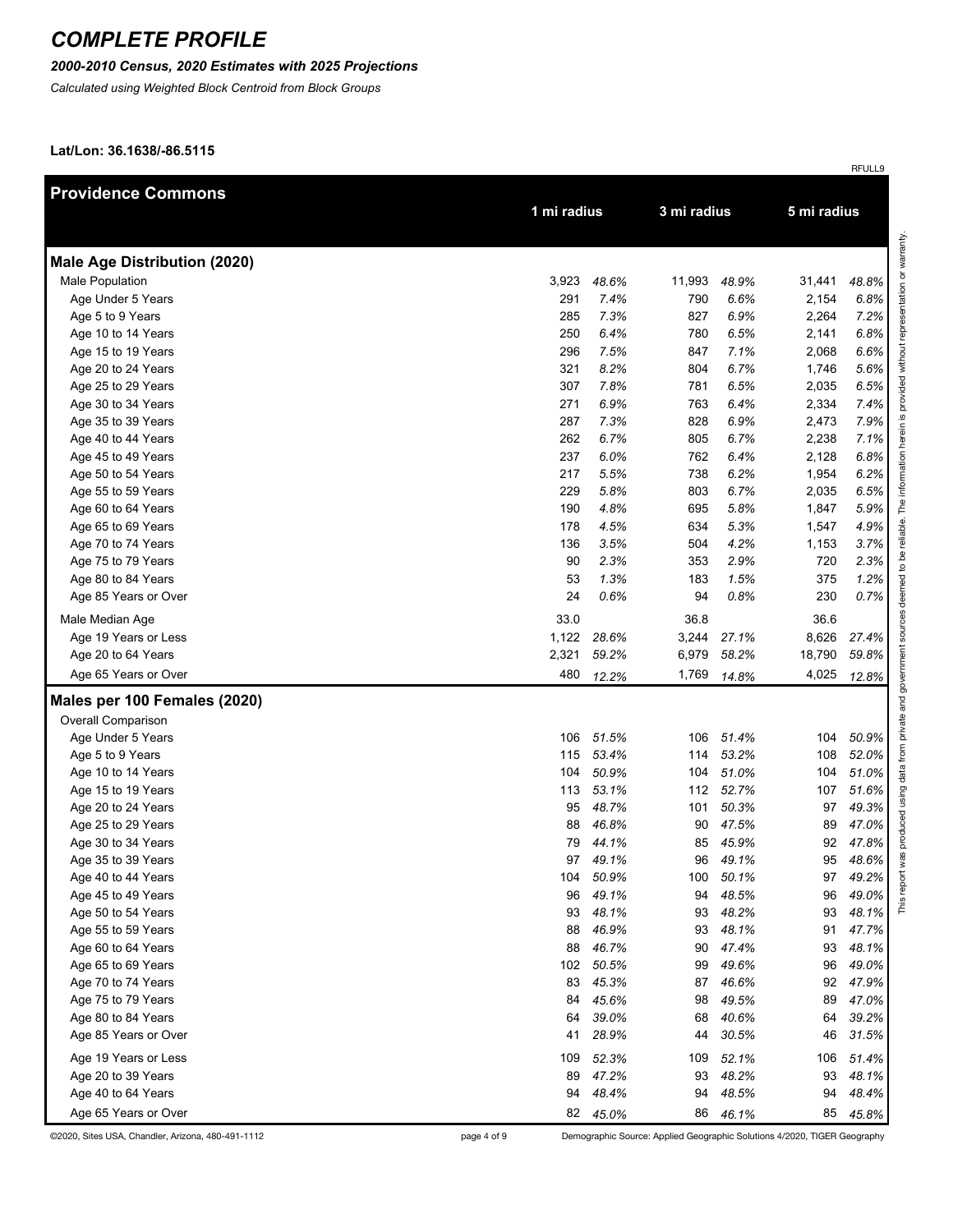### *2000-2010 Census, 2020 Estimates with 2025 Projections*

*Calculated using Weighted Block Centroid from Block Groups*

**Lat/Lon: 36.1638/-86.5115**

| <b>Providence Commons</b>                                          |             |             |              |                |              |       |  |
|--------------------------------------------------------------------|-------------|-------------|--------------|----------------|--------------|-------|--|
|                                                                    | 1 mi radius |             | 3 mi radius  |                | 5 mi radius  |       |  |
| Household Type (2020)                                              |             |             |              |                |              |       |  |
| <b>Total Households</b>                                            | 3,239       |             | 9,712        |                | 25,399       |       |  |
| Households with Children                                           | 1,120       | 34.6%       |              | 3,275 33.7%    | 8,889        | 35.0% |  |
| Average Household Size                                             | 2.5         |             | 2.5          |                | 2.5          |       |  |
| Household Density per Square Mile                                  | 1,032       |             | 344          |                | 324          |       |  |
| <b>Population Family</b>                                           |             | 6,734 83.4% | 21,103 86.1% |                | 55,467       | 86.0% |  |
| <b>Population Non-Family</b>                                       | 1,338       | 16.6%       | 3,388        | 13.8%          | 8,876        | 13.8% |  |
| <b>Population Group Quarters</b>                                   |             |             | 13           |                | 145          | 0.2%  |  |
| Family Households                                                  | 2,217       | 68.4%       | 7,027        | 72.3%          | 18,329       | 72.2% |  |
| Married Couple Households                                          | 1,656       | 74.7%       | 5,586        | 79.5%          | 14,728       | 80.4% |  |
| Other Family Households with Children                              | 561         | 25.3%       | 1,441        | 20.5%          | 3,601        | 19.6% |  |
| Family Households with Children                                    | 1,090       | 49.2%       | 3,213        | 45.7%          | 8,777        | 47.9% |  |
| Married Couple with Children                                       | 738         | 67.7%       | 2,331        | 72.6%          | 6,477        | 73.8% |  |
| Other Family Households with Children                              | 352         | 32.3%       | 881          | 27.4%          | 2,300        | 26.2% |  |
| Family Households No Children                                      | 1,127       | 50.8%       | 3,814        | 54.3%          | 9,552        | 52.1% |  |
| Married Couple No Children                                         | 918<br>209  | 81.5%       | 3,255<br>559 | 85.3%<br>14.7% | 8,251        | 86.4% |  |
| Other Family Households No Children                                |             | 18.5%       |              |                | 1,301        | 13.6% |  |
| Non-Family Households                                              |             | 1,022 31.6% | 2,685        | 27.7%          | 7,070        | 27.8% |  |
| Non-Family Households with Children                                | 30          | 2.9%        | 63           | 2.3%           | 112          | 1.6%  |  |
| Non-Family Households No Children<br>Average Family Household Size | 992<br>3.0  | 97.1%       | 2,623<br>3.0 | 97.7%          | 6,958<br>3.0 | 98.4% |  |
| Average Family Income                                              | \$92,316    |             | \$103,481    |                | \$109,846    |       |  |
| Median Family Income                                               | \$98,480    |             | \$99,932     |                | \$100,587    |       |  |
| Average Non-Family Household Size                                  | 1.3         |             | 1.3          |                | 1.3          |       |  |
| <b>Marital Status (2020)</b>                                       |             |             |              |                |              |       |  |
| Population Age 15 Years or Over                                    | 6,481       |             | 19,878       |                | 51,707       |       |  |
| Never Married                                                      | 1,359       | 21.0%       | 3,724        | 18.7%          | 12,611       | 24.4% |  |
| <b>Currently Married</b>                                           | 3,822       | 59.0%       | 12,414       | 62.5%          | 29,995       | 58.0% |  |
| <b>Previously Married</b>                                          | 1,300       | 20.1%       | 3,740        | 18.8%          | 9,100        | 17.6% |  |
| Separated                                                          | 220         | 16.9%       | 620          | 16.6%          | 1,279        | 14.1% |  |
| Widowed                                                            |             | 175 13.5%   | 745          | 19.9%          | 1,833        | 20.1% |  |
| Divorced                                                           | 904         | 69.6%       | 2,375        | 63.5%          | 5,989        | 65.8% |  |
| <b>Educational Attainment (2020)</b>                               |             |             |              |                |              |       |  |
| Adult Population Age 25 Years or Over                              | 5,266       |             | 16,674       |                | 44,156       |       |  |
| Elementary (Grade Level 0 to 8)                                    | 43          | 0.8%        | 154          | 0.9%           | 610          | 1.4%  |  |
| Some High School (Grade Level 9 to 11)                             | 189         | 3.6%        | 679          | 4.1%           | 1,801        | 4.1%  |  |
| <b>High School Graduate</b>                                        | 1,256       | 23.8%       | 4,056        | 24.3%          | 10,887       | 24.7% |  |
| Some College                                                       | 1,187       | 22.5%       | 3,776        | 22.6%          | 9,701        | 22.0% |  |
| Associate Degree Only                                              | 449         | 8.5%        | 1,375        | 8.2%           | 3,771        | 8.5%  |  |
| Bachelor Degree Only                                               | 1,536       | 29.2%       | 4,531        | 27.2%          | 11,715       | 26.5% |  |
| Graduate Degree                                                    | 606         | 11.5%       | 2,104        | 12.6%          | 5,670        | 12.8% |  |
| Any College (Some College or Higher)                               | 3,778       | 71.7%       | 11,786       | 70.7%          | 30,858       | 69.9% |  |
| College Degree + (Bachelor Degree or Higher)                       |             | 2,142 40.7% | 6,635        | 39.8%          | 17,386       | 39.4% |  |

©2020, Sites USA, Chandler, Arizona, 480-491-1112 page 5 of 9 Demographic Source: Applied Geographic Solutions 4/2020, TIGER Geography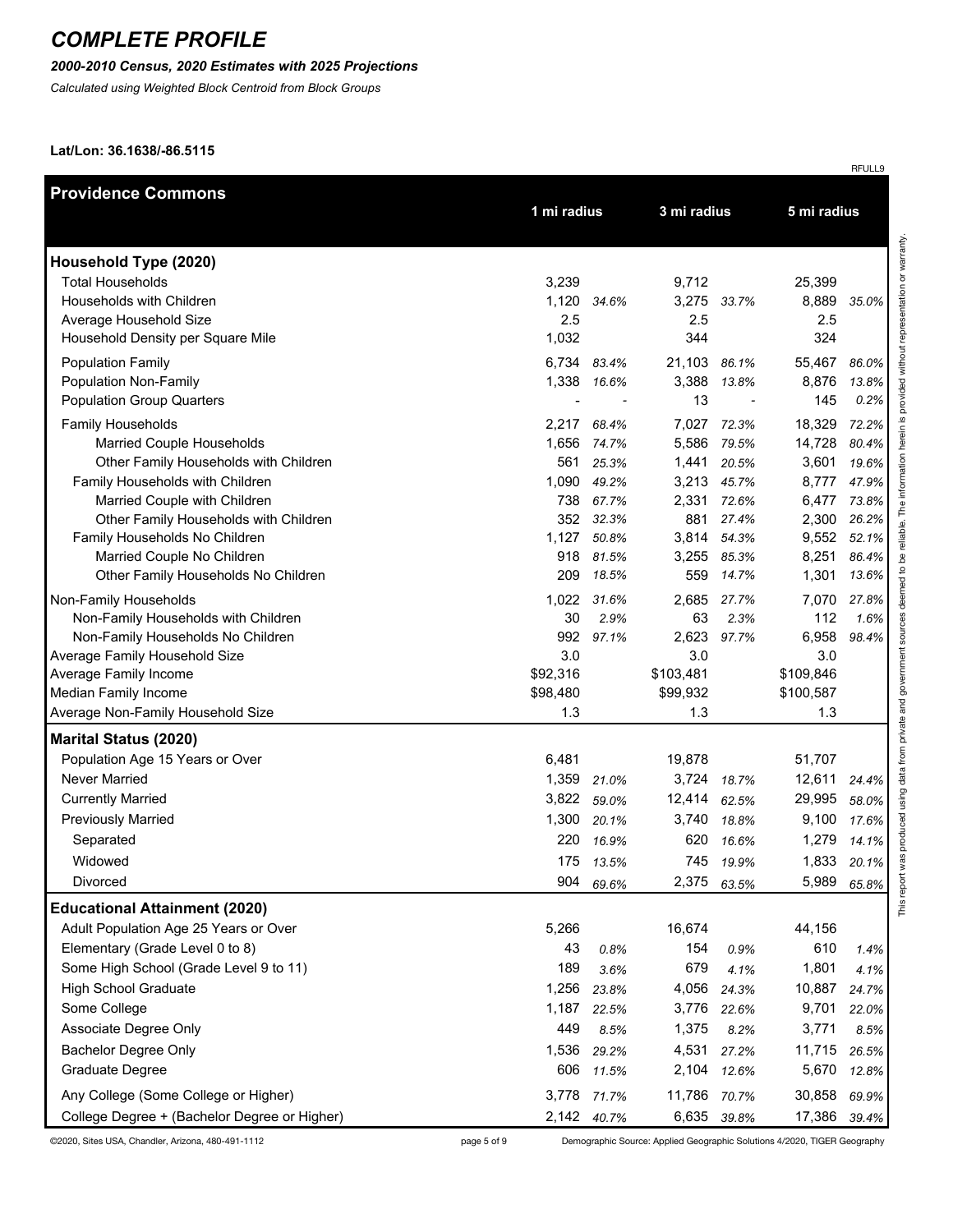### *2000-2010 Census, 2020 Estimates with 2025 Projections*

*Calculated using Weighted Block Centroid from Block Groups*

**Lat/Lon: 36.1638/-86.5115**

| <b>Providence Commons</b>                      |             |           |             |             |             |       |
|------------------------------------------------|-------------|-----------|-------------|-------------|-------------|-------|
|                                                | 1 mi radius |           | 3 mi radius |             | 5 mi radius |       |
|                                                |             |           |             |             |             |       |
| <b>Housing</b>                                 |             |           |             |             |             |       |
| Total Housing Units (2020)                     | 3,306       |           | 9,919       |             | 26,074      |       |
| Total Housing Units (2010)                     | 1,848       |           | 5,852       |             | 19,076      |       |
| Historical Annual Growth (2010-2020)           | 1,458       | 7.9%      | 4,066       | 6.9%        | 6,998       | 3.7%  |
| Housing Units Occupied (2020)                  | 3,239       | 98.0%     | 9,712       | 97.9%       | 25,399      | 97.4% |
| Housing Units Owner-Occupied                   | 2,322       | 71.7%     | 7,750       | 79.8%       | 19,878      | 78.3% |
| <b>Housing Units Renter-Occupied</b>           | 917         | 28.3%     | 1,962       | 20.2%       | 5,521       | 21.7% |
| Housing Units Vacant (2020)                    | 67          | 2.0%      | 206         | 2.1%        | 675         | 2.6%  |
| Household Size (2020)                          |             |           |             |             |             |       |
| <b>Total Households</b>                        | 3,239       |           | 9,712       |             | 25,399      |       |
| 1 Person Households                            | 787         | 24.3%     | 2,136       | 22.0%       | 5,607       | 22.1% |
| 2 Person Households                            | 1,185       | 36.6%     | 3,735       | 38.5%       | 9,454       | 37.2% |
| 3 Person Households                            | 578         | 17.8%     | 1,704       | 17.5%       | 4,522       | 17.8% |
| 4 Person Households                            | 446         | 13.8%     | 1,367       | 14.1%       | 3,717       | 14.6% |
| 5 Person Households                            | 173         | 5.3%      | 534         | 5.5%        | 1,455       | 5.7%  |
| 6 Person Households                            | 45          | 1.4%      | 152         | 1.6%        | 444         | 1.7%  |
| 7 or More Person Households                    | 25          | 0.8%      | 83          | 0.9%        | 200         | 0.8%  |
| <b>Household Income Distribution (2020)</b>    |             |           |             |             |             |       |
| HH Income \$200,000 or More                    | 228         | 7.0%      | 776         | 8.0%        | 1,903       | 7.5%  |
| HH Income \$150,000 to \$199,999               | 312         | 9.6%      | 983         | 10.1%       | 2,544       | 10.0% |
| HH Income \$125,000 to \$149,999               | 300         | 9.3%      | 958         | 9.9%        | 2,387       | 9.4%  |
| HH Income \$100,000 to \$124,999               | 351         | 10.8%     | 1,133       | 11.7%       | 3,297       | 13.0% |
| HH Income \$75,000 to \$99,999                 | 460         | 14.2%     | 1,488       | 15.3%       | 4,273       | 16.8% |
| HH Income \$50,000 to \$74,999                 | 510         | 15.8%     | 1,603       | 16.5%       | 4,181       | 16.5% |
| HH Income \$35,000 to \$49,999                 | 396         | 12.2%     | 1,008       | 10.4%       | 2,685       | 10.6% |
| HH Income \$25,000 to \$34,999                 | 187         | 5.8%      | 540         | 5.6%        | 1,449       | 5.7%  |
| HH Income \$15,000 to \$24,999                 | 210         | 6.5%      | 537         | 5.5%        | 1,243       | 4.9%  |
| HH Income \$10,000 to \$14,999                 | 107         | 3.3%      | 231         | 2.4%        | 422         | 1.7%  |
| HH Income Under \$10,000                       | 177         | 5.5%      | 455         | 4.7%        | 1,015       | 4.0%  |
| <b>Household Vehicles (2020)</b>               |             |           |             |             |             |       |
| Households 0 Vehicles Available                | 96          | 3.0%      | 244         | 2.5%        | 677         | 2.7%  |
| Households 1 Vehicle Available                 | 878         | 27.1%     | 2,500       | 25.7%       | 6,069       | 23.9% |
| Households 2 Vehicles Available                | 1,534       | 47.4%     | 4,340       | 44.7%       | 11,135      | 43.8% |
| Households 3 or More Vehicles Available        |             | 730 22.5% |             | 2,628 27.1% | 7,517       | 29.6% |
| <b>Total Vehicles Available</b>                | 6,417       |           | 20,208      |             | 54,140      |       |
| Average Vehicles per Household                 | 2.0         |           | 2.1         |             | 2.1         |       |
| Owner-Occupied Household Vehicles              | 5,095       | 79.4%     | 17,416      | 86.2%       | 45,938      | 84.9% |
| Average Vehicles per Owner-Occupied Household  | 2.2         |           | 2.2         |             | 2.3         |       |
| Renter-Occupied Household Vehicles             | 1,322       | 20.6%     |             | 2,792 13.8% | 8,202       | 15.1% |
| Average Vehicles per Renter-Occupied Household | 1.4         |           | 1.4         |             | 1.5         |       |
| Travel Time (2020)                             |             |           |             |             |             |       |
| Worker Base Age 16 years or Over               | 4,168       |           | 12,650      |             | 33,993      |       |
| Travel to Work in 14 Minutes or Less           | 661         | 15.9%     | 1,727       | 13.7%       | 4,399       | 12.9% |
| Travel to Work in 15 to 29 Minutes             | 1,260       | 30.2%     | 3,520       | 27.8%       | 9,472       | 27.9% |
| Travel to Work in 30 to 59 Minutes             | 1,714       | 41.1%     |             | 5,413 42.8% | 15,444      | 45.4% |
| Travel to Work in 60 Minutes or More           | 519         | 12.5%     | 1,426       | 11.3%       | 3,222       | 9.5%  |
| Work at Home                                   | 255         | 6.1%      | 867         | 6.9%        | 2,412       | 7.1%  |
| Average Minutes Travel to Work                 | 29.9        |           | 30.7        |             | 30.5        |       |

©2020, Sites USA, Chandler, Arizona, 480-491-1112 page 6 of 9 Demographic Source: Applied Geographic Solutions 4/2020, TIGER Geography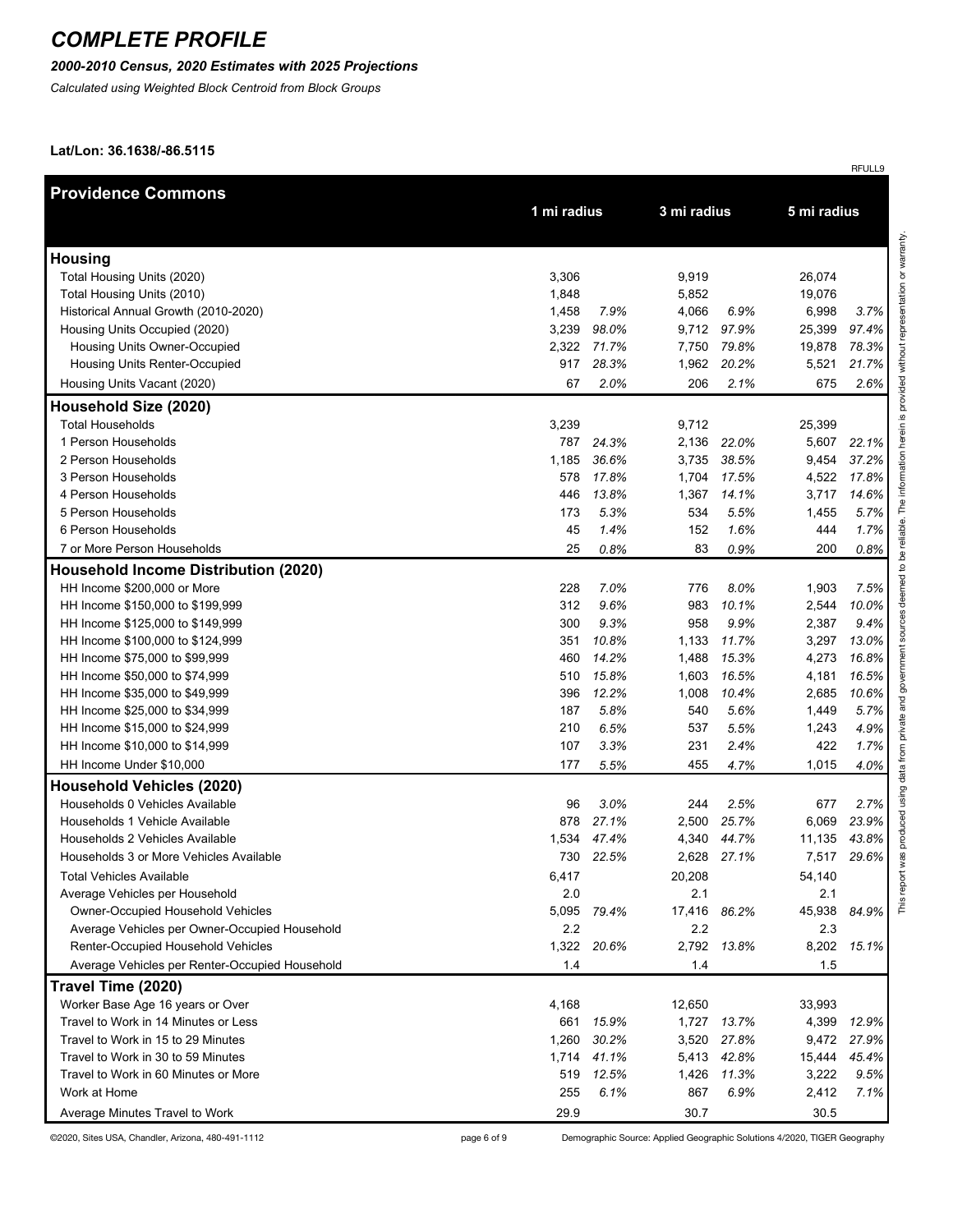### *2000-2010 Census, 2020 Estimates with 2025 Projections*

*Calculated using Weighted Block Centroid from Block Groups*

**Lat/Lon: 36.1638/-86.5115**

| <b>Providence Commons</b>                      |             |                          |                          |             |              |              |
|------------------------------------------------|-------------|--------------------------|--------------------------|-------------|--------------|--------------|
|                                                | 1 mi radius |                          | 3 mi radius              |             | 5 mi radius  |              |
|                                                |             |                          |                          |             |              |              |
| <b>Transportation To Work (2020)</b>           |             |                          |                          |             |              |              |
| Worker Base Age 16 years or Over               | 4,168       |                          | 12,650                   |             | 33,993       |              |
| Drive to Work Alone                            | 3,396       | 81.5%                    | 10,301                   | 81.4%       | 27,538       | 81.0%        |
| Drive to Work in Carpool                       | 342         | 8.2%                     | 1,009                    | 8.0%        | 2,691        | 7.9%         |
| Travel to Work by Public Transportation        | 52          | 1.3%                     | 146                      | 1.2%        | 486          | 1.4%         |
| Drive to Work on Motorcycle                    |             |                          | 3                        |             | 27           |              |
| Bicycle to Work                                |             |                          | $\overline{\phantom{a}}$ |             | 5            |              |
| Walk to Work                                   | 4           |                          | 38                       | 0.3%        | 362          | 1.1%         |
| <b>Other Means</b>                             | 117         | 2.8%                     | 286                      | 2.3%        | 473          | 1.4%         |
| Work at Home                                   | 255         | 6.1%                     | 867                      | 6.9%        | 2,412        | 7.1%         |
| Daytime Demographics (2020)                    |             |                          |                          |             |              |              |
| <b>Total Businesses</b>                        | 432         |                          | 898                      |             | 1,548        |              |
| <b>Total Employees</b>                         | 5,175       |                          | 9,899                    |             | 15,854       |              |
| Company Headquarter Businesses                 |             | $\overline{\phantom{a}}$ | 2                        | 0.3%        | 5            | 0.3%         |
| Company Headquarter Employees                  | 230         | 4.4%                     | 272                      | 2.7%        | 316          | 2.0%         |
| <b>Employee Population per Business</b>        | 12.0 to 1   |                          | 11.0 to 1                |             | 10.2 to 1    |              |
| Residential Population per Business            | 18.7 to 1   |                          | 27.3 to 1                |             | 41.7 to 1    |              |
| Adj. Daytime Demographics Age 16 Years or Over | 7,139       |                          | 16,427                   |             | 31,562       |              |
| <b>Labor Force</b>                             |             |                          |                          |             |              |              |
| Labor Population Age 16 Years or Over (2020)   | 6,380       |                          | 19,562                   |             | 50,876       |              |
| Labor Force Total Males (2020)                 | 3,040       | 47.6%                    | 9,419                    | 48.2%       | 24,458       | 48.1%        |
| Male Civilian Employed                         | 2,288       | 75.3%                    | 6,810                    | 72.3%       | 18,428       | 75.3%        |
| Male Civilian Unemployed                       | 38          | 1.2%                     | 100                      | 1.1%        | 185          | 0.8%         |
| Males in Armed Forces                          | 3           | 0.1%                     | 76                       | 0.8%        | 161          | 0.7%         |
| Males Not in Labor Force                       | 711         | 23.4%                    | 2,434                    | 25.8%       | 5,683        | 23.2%        |
| Labor Force Total Females (2020)               | 3,340       | 52.4%                    | 10,142                   | 51.8%       | 26,419       | 51.9%        |
| Female Civilian Employed                       | 2,125       | 63.6%                    | 6,148                    | 60.6%       | 16,579       | 62.8%        |
| Female Civilian Unemployed                     | 44          | 1.3%                     | 130                      | 1.3%        | 373          | 1.4%         |
| Females in Armed Forces                        |             |                          |                          |             |              |              |
| Females Not in Labor Force                     | 1,171       | 35.0%                    | 3,864                    | 38.1%       | 9,467        | 35.8%        |
| <b>Unemployment Rate</b>                       | 82          | 1.3%                     | 230                      | 1.2%        | 559          | $1.1\%$      |
| Occupation (2020)                              |             |                          |                          |             |              |              |
| Occupation Population Age 16 Years or Over     | 4,413       |                          | 12.958                   |             | 35,007       |              |
| <b>Occupation Total Males</b>                  |             | 2,288 51.8%              |                          | 6,810 52.6% | 18,428 52.6% |              |
| <b>Occupation Total Females</b>                |             | 2,125 48.2%              |                          | 6,148 47.4% |              | 16,579 47.4% |
| Management, Business, Financial Operations     | 957         |                          |                          | 2,806 21.7% | 6,933        | 19.8%        |
| Professional, Related                          |             | 1,083 24.5%              |                          | 2,999 23.1% | 8,542        | 24.4%        |
| Service                                        |             | 516 11.7%                |                          | 1,526 11.8% | 4,634        | 13.2%        |
| Sales, Office                                  | 1,003       | 22.7%                    | 3,271                    | 25.2%       | 8,631        | 24.7%        |
| Farming, Fishing, Forestry                     |             |                          | 1                        |             | 10           |              |
| Construction, Extraction, Maintenance          | 196         | 4.4%                     | 618                      | 4.8%        | 1,970        | 5.6%         |
| Production, Transport, Material Moving         | 658         | 14.9%                    | 1,738                    | 13.4%       | 4,287        | 12.2%        |
| <b>White Collar Workers</b>                    |             | 3,042 68.9%              |                          | 9,075 70.0% | 24,107       | 68.9%        |
| <b>Blue Collar Workers</b>                     |             | 1,371 31.1%              |                          | 3,883 30.0% | 10,901       | 31.1%        |
|                                                |             |                          |                          |             |              |              |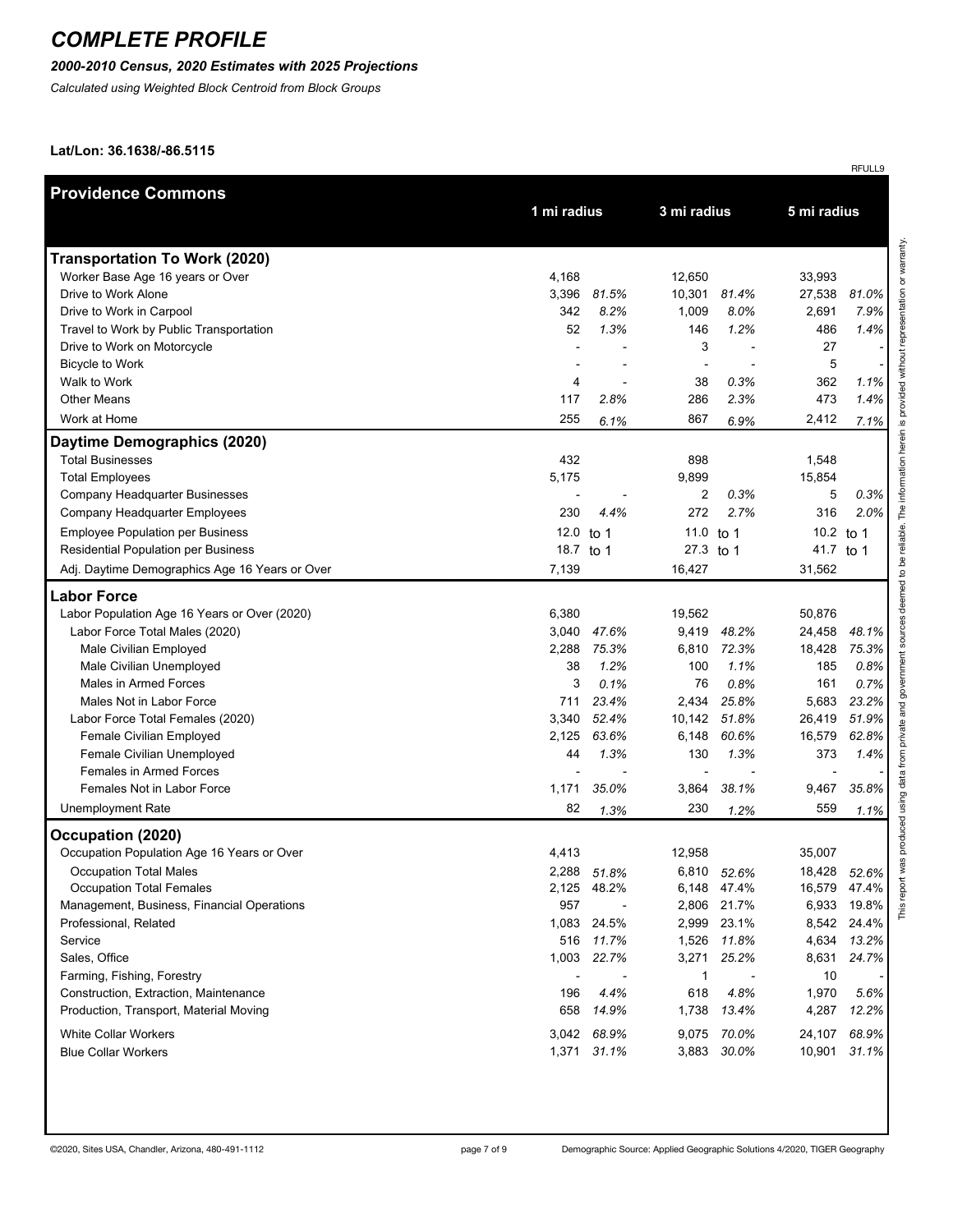#### *2000-2010 Census, 2020 Estimates with 2025 Projections*

*Calculated using Weighted Block Centroid from Block Groups*

**Lat/Lon: 36.1638/-86.5115**

| <b>Providence Commons</b>          |                |              |           |              |             |        |
|------------------------------------|----------------|--------------|-----------|--------------|-------------|--------|
|                                    |                | 1 mi radius  |           | 3 mi radius  | 5 mi radius |        |
| Units In Structure (2020)          |                |              |           |              |             |        |
| <b>Total Units</b>                 | 1,297          |              | 5,370     |              | 17,674      |        |
| 1 Detached Unit                    |                | 2,391 184.3% |           | 7,851 146.2% | 19,883      | 112.5% |
| 1 Attached Unit                    | 147            | 11.4%        | 286       | 5.3%         | 881         | 5.0%   |
| 2 Units                            | 12             | 0.9%         | 31        | 0.6%         | 267         | 1.5%   |
| 3 to 4 Units                       | 28             | 2.1%         | 74        | 1.4%         | 476         | 2.7%   |
| 5 to 9 Units                       | 60             | 4.6%         | 120       | 2.2%         | 701         | 4.0%   |
| 10 to 19 Units                     | 248            | 19.1%        | 481       | 9.0%         | 1,189       | 6.7%   |
| 20 to 49 Units                     | 152            | 11.7%        | 320       | 6.0%         | 708         | 4.0%   |
| 50 or More Units                   | 82             | 6.3%         | 181       | 3.4%         | 554         | 3.1%   |
| Mobile Home or Trailer             | 112            | 8.6%         | 353       | 6.6%         | 710         | 4.0%   |
| <b>Other Structure</b>             | 8              | 0.6%         | 17        | 0.3%         | 29          | 0.2%   |
| Homes Built By Year (2020)         |                |              |           |              |             |        |
| Homes Built 2014 or later          | 637            | 19.3%        | 1,934     | 19.5%        | 3,216       | 12.3%  |
| Homes Built 2010 to 2013           | 340            | 10.3%        | 1,038     | 10.5%        | 1,887       | 7.2%   |
| Homes Built 2000 to 2009           | 881            | 26.6%        | 2,425     | 24.5%        | 6,653       | 25.5%  |
| Homes Built 1990 to 1999           | 301            | 9.1%         | 1,193     | 12.0%        | 4,742       | 18.2%  |
| Homes Built 1980 to 1989           | 513            | 15.5%        | 1,426     | 14.4%        | 3,782       | 14.5%  |
| Homes Built 1970 to 1979           | 400            | 12.1%        | 1,080     | 10.9%        | 2,899       | 11.1%  |
| Homes Built 1960 to 1969           | 94             | 2.9%         | 348       | 3.5%         | 1,262       | 4.8%   |
| Homes Built 1950 to 1959           | 35             | 1.1%         | 153       | 1.5%         | 434         | 1.7%   |
| Homes Built 1940 to 1949           | $\overline{7}$ | 0.2%         | 15        | 0.1%         | 146         | 0.6%   |
| Homes Built Before 1939            | 30             | 0.9%         | 99        | 1.0%         | 377         | 1.4%   |
| Median Age of Homes                | 20.4 yrs       |              | 20.7      | yrs          | 22.8        | yrs    |
| Home Values (2020)                 |                |              |           |              |             |        |
| Owner Specified Housing Units      | 1,083          |              | 4,166     |              | 13,638      |        |
| Home Values \$1,000,000 or More    |                |              |           |              | 19          | 0.1%   |
| Home Values \$750,000 to \$999,999 | 2              | 0.2%         | 9         | 0.2%         | 134         | 1.0%   |
| Home Values \$500,000 to \$749,999 | 12             | 1.2%         | 265       | 6.4%         | 803         | 5.9%   |
| Home Values \$400,000 to \$499,999 | 268            | 24.7%        | 1,079     | 25.9%        | 2,054       | 15.1%  |
| Home Values \$300,000 to \$399,999 | 641            | 59.2%        | 2,180     | 52.3%        | 5,319       | 39.0%  |
| Home Values \$250,000 to \$299,999 | 450            | 41.5%        | 1,623     | 39.0%        | 4,269       | 31.3%  |
| Home Values \$200,000 to \$249,999 | 293            | 27.0%        | 967       | 23.2%        | 3,297       | 24.2%  |
| Home Values \$175,000 to \$199,999 | 205            | 19.0%        | 491       | 11.8%        | 1,490       | 10.9%  |
| Home Values \$150,000 to \$174,999 | 132            | 12.2%        | 370       | 8.9%         | 952         | 7.0%   |
| Home Values \$125,000 to \$149,999 | 201            | 18.6%        | 404       | 9.7%         | 653         | 4.8%   |
| Home Values \$100,000 to \$124,999 | 23             | 2.1%         | 62        | 1.5%         | 237         | 1.7%   |
| Home Values \$90,000 to \$99,999   |                |              | 2         | Ĭ.           | 24          | 0.2%   |
| Home Values \$80,000 to \$89,999   | 4              | 0.4%         | 10        | 0.2%         | 74          | 0.5%   |
| Home Values \$70,000 to \$79,999   | 3              | 0.3%         | 32        | 0.8%         | 67          | 0.5%   |
| Home Values \$60,000 to \$69,999   |                |              | 2         |              | 25          | 0.2%   |
| Home Values \$50,000 to \$59,999   | 1              |              | 8         | 0.2%         | 36          | 0.3%   |
| Home Values \$35,000 to \$49,999   | 4              | 0.4%         | 9         | 0.2%         | 46          | 0.3%   |
| Home Values \$25,000 to \$34,999   | 26             | 2.4%         | 64        | 1.5%         | 90          | 0.7%   |
| Home Values \$10,000 to \$24,999   | 41             | 3.8%         | 80        | 1.9%         | 123         | 0.9%   |
| Home Values Under \$10,000         | 14             | 1.3%         | 92        | 2.2%         | 141         | 1.0%   |
| Owner-Occupied Median Home Value   | \$274,460      |              | \$291,112 |              | \$282,176   |        |
| Renter-Occupied Median Rent        | \$1,155        |              | \$1,151   |              | \$1,058     |        |

©2020, Sites USA, Chandler, Arizona, 480-491-1112 page 8 of 9 Demographic Source: Applied Geographic Solutions 4/2020, TIGER Geography